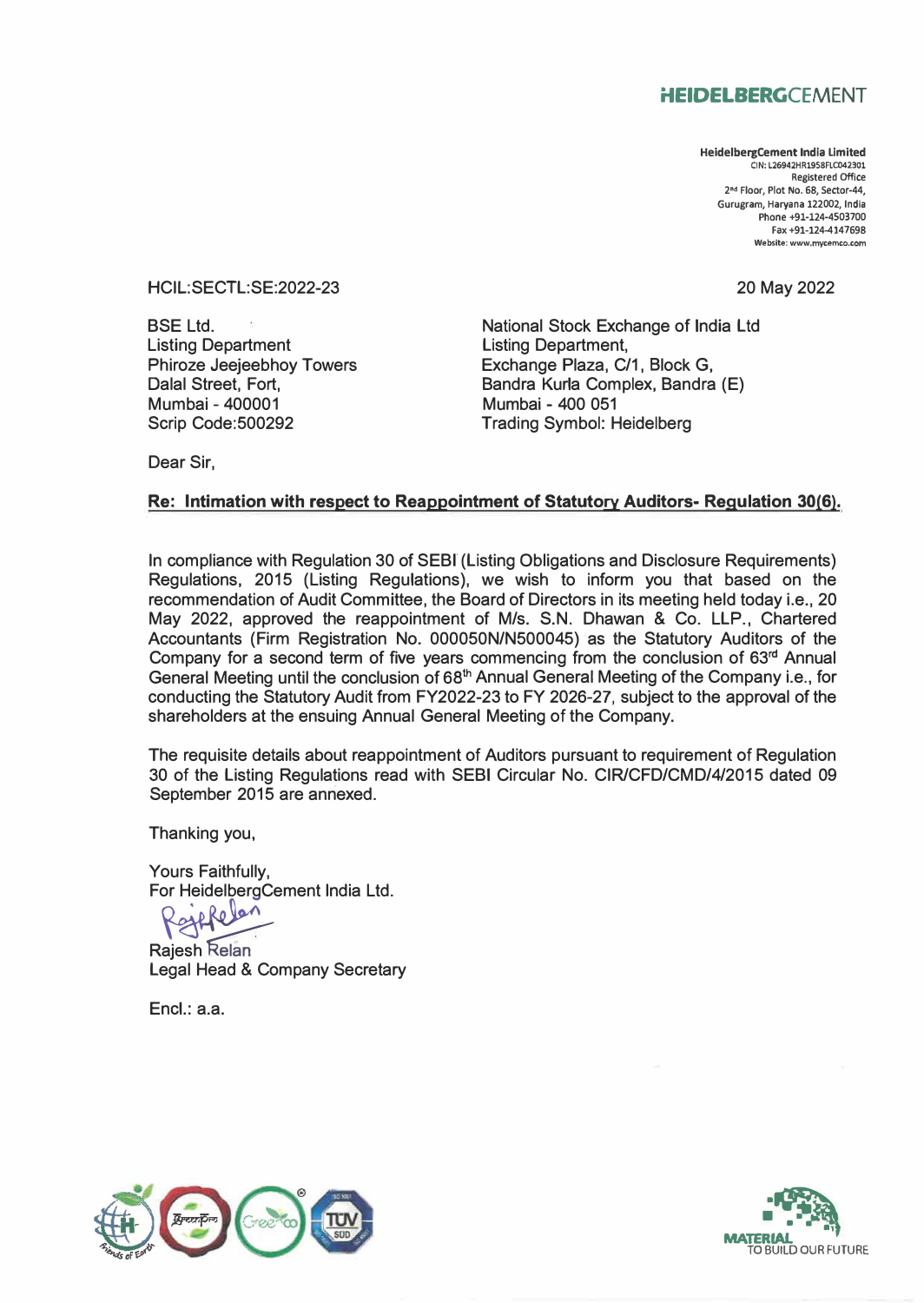**Details as required under Regulation 30(6) read with Schedule 111- Part A of the Listing Regulations and SEBI Circular No. CIR/CFD/CMD/4/2015 dated 09 September 2015:** 

| S.No           | <b>Particulars</b>                                                                 | <b>Details</b>                                                                                                                                                                                                                                                                                                                                                            |
|----------------|------------------------------------------------------------------------------------|---------------------------------------------------------------------------------------------------------------------------------------------------------------------------------------------------------------------------------------------------------------------------------------------------------------------------------------------------------------------------|
|                | Reason for change viz. appointment,<br>resignation, removal, death or<br>etherwise | Reappointment of M/s. S.N. Dhawan & Co. LLP.,<br>Chartered Accountants (Firm Registration No.<br>000050N/N500045) as the Statutory Auditors of the<br>Company.                                                                                                                                                                                                            |
| $\overline{2}$ | Date of appointment/cessation (as<br>applicable) and term of appointment           | Reappointment is for a second term of 5 years<br>commencing from the conclusion of 63rd Annual<br>General Meeting until the conclusion of 68th Annual<br>General Meeting of the Company i.e., for conducting the<br>Statutory Audit from FY2022-23 to FY 2026-27, subject<br>to the approval of the shareholders at the ensuing<br>Annual General Meeting of the Company. |
| 3              | Brief Profile (in case of appointment)   Profile attached as Annexure-A            |                                                                                                                                                                                                                                                                                                                                                                           |

Roja